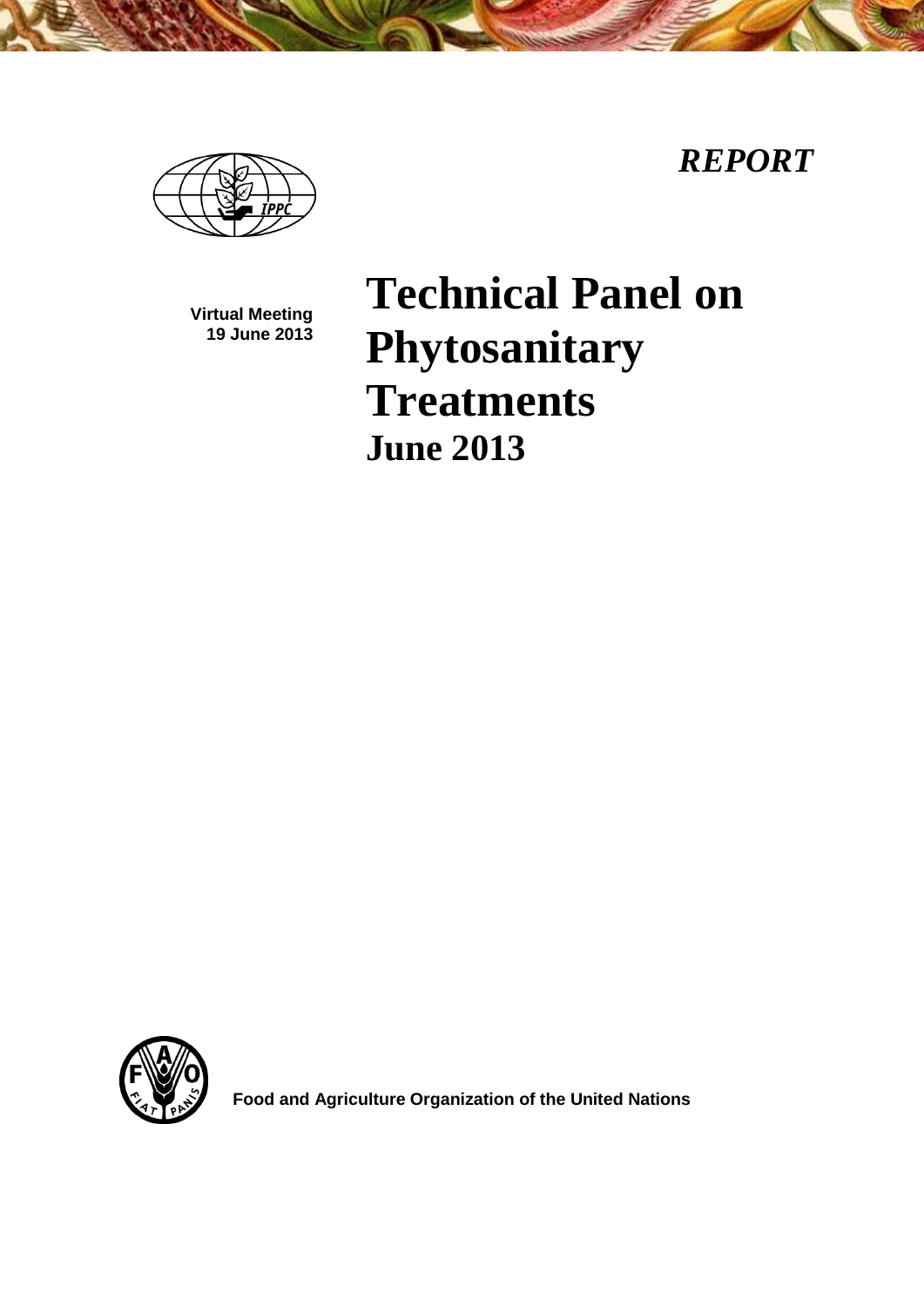# **CONTENTS**

| Adjusted ED values for the Vapour heat treatment for Bactrocera cucurbitae on Cucumis melo var. |
|-------------------------------------------------------------------------------------------------|
|                                                                                                 |
|                                                                                                 |
|                                                                                                 |
|                                                                                                 |
|                                                                                                 |
|                                                                                                 |
|                                                                                                 |
|                                                                                                 |
|                                                                                                 |
|                                                                                                 |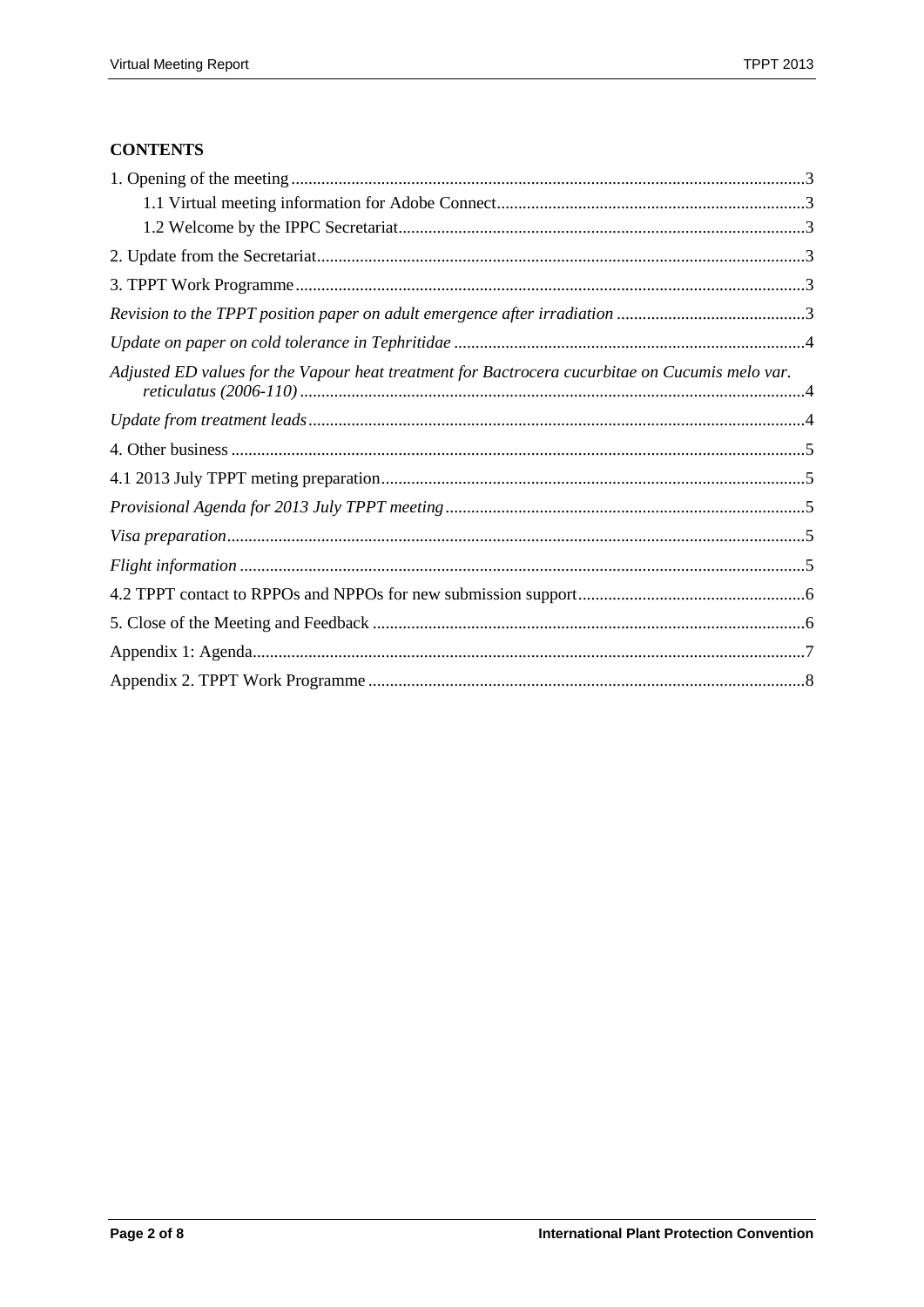# <span id="page-2-0"></span>**1. Opening of the meeting**

# <span id="page-2-1"></span>**1.1 Virtual meeting information for Adobe Connect**

Before beginning the meeting, the IPPC Secretariat (hereafter Secretariat) gave a brief overview/refresher on how to use Adobe Connect as a virtual meeting tool.

# <span id="page-2-2"></span>**1.2 Welcome by the IPPC Secretariat**

The IPPC Secretariat welcomed the participants to the meeting and participants introduced themselves. Four members of the Technical Panel on Phytosanitary Treatments (TPPT), TPPT Steward and two Secretariat staff participated in the meeting (see list below).

- Mr Patrick GOMES (TPPT Member) USA
- Mr Guy HALLMAN (TPPT Member) USA
- Mr Michael ORMSBY (TPPT Member) NEW ZEALAND
- Mr Andrew PARKER (Invited Expert) Austria
- Mr Yuejin WANG (TPPT Member) CHINA
- Mr Antarjo DIKIN (Past Steward) INDONESIA
- Ms Stephanie DUBON (IPPC Secretariat Support) USA
- Ms Grace KIM (IPPC Secretariat) ITALY
- Mr Artur SHAMILOV (IPPC Secretariat Lead) ITALY

The panel approved the agenda (see Appendix 1 to this report). Mr Guy Hallman was elected as rapporteur for this meeting.

## <span id="page-2-3"></span>**2. Update from the Secretariat**

#### *Phytosanitary treatments portfolio*

Due to the fact that the TPPT is likely to produce many treatments for member consultation and for adoption in the near future, and in order to simplify the tracking of history of phytosanitary treatments, the IPPC Secretariat suggested the TPPT to create a new type of document called "Treatment Portfolio". This document will track the main stages of a treatment's development. The treatment portfolio is a type of recorded paper on each treatment which contents extracts from meeting reports. This paper will allow panel members to easily follow the treatment's development in chronological order, while tracking the history of treatment leads. It will also include relevant information on the treatments under the TPPT work programme, such as discussion results, Standard Committee (SC) decisions, formal objections, number of letters sent to the submitters, etc. Once the treatment lead had reviewed the information provided by submitters or had responded to the SC or member consultation (MC) comments, the Secretariat leads needs to be provided this information in order to update treatment portfolios.

The IPPC Secretariat noted that treatment portfolios will be used until the treatment submission is open (under development) and will be updated after the treatment is discussed during a TPPT meeting (virtual and face-to-face), and it will be presented as a working paper in the following meetings.

The panel welcomed the concept of treatment portfolios, noting that it will facilitate meetings and the transition of new members, and agreed to start using these documents from the following TPPT meeting in July 2013.

# <span id="page-2-4"></span>**3. TPPT Work Programme**

#### <span id="page-2-5"></span>*Revision to the TPPT position paper on adult emergence after irradiation*

Since the TPPT member assigned as a lead for this paper was not able to attend the June virtual meeting, the TPPT agreed to discuss this paper during the next meeting.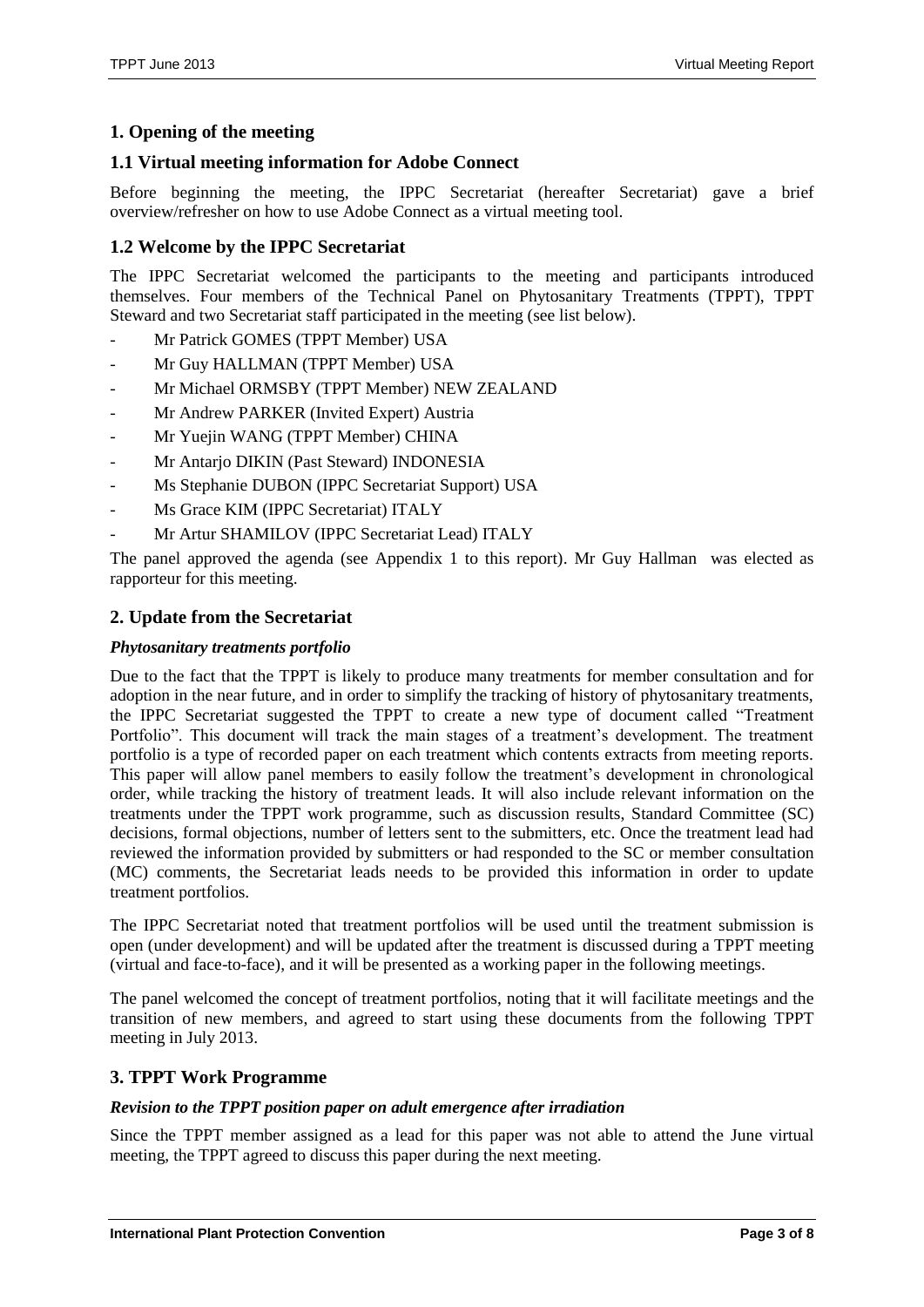### <span id="page-3-0"></span>*Update on paper on cold tolerance in Tephritidae*

Since the TPPT member assigned as a lead for this paper requested more time, the TPPT agreed to discuss this paper during the next meeting.

### <span id="page-3-1"></span>*Adjusted ED values for the Vapour heat treatment for Bactrocera cucurbitae on Cucumis melo var. reticulatus (2006-110)*

Since the TPPT member assigned as a lead for this paper was not able to adjust the ED values for this virtual meeting, the TPPT agreed to discuss this paper during the next meeting.

#### <span id="page-3-2"></span>*Update from treatment leads*

One treatment lead informed the panel that he received two responses from the submitter *Vapour Heat Treatment for* Bactrocera dorsalis *on* Carica papaya *var solo* (2009-109) and *Vapour Heat Treatment for* Ceratitis capitata *on* mangifera indica (2010-106). He expressed that provided information for both treatments is sufficient and supported by the TPPT position paper on most heat tolerant stage of fruit flies. He agreed to provide updated information for inclusion to the treatment portfolios to be discussed at the 2013 July TPPT meeting in Fukuoka (Japan).

One treatment lead provided an update on two wood relating treatments. He informed that the submitter of *Sulfuryl fluoride fumigation of wood packaging material* (2007-101) is planning to provide the results of research made in 2012, so the TPPT will be able to review this treatment in the near future. He reminded that another wood relating treatment *Heat treatment of wood packaging material using dielectric heating* (2007-114) can now be consider to be added under ISPM 28:2007 *[Phytosanitary treatments for regulated pests](https://ippc.int/publications/phytosanitary-treatments-regulated-pests)*, as the dielectric heating was adopted by the CPM-8 under the ISPM 15:2009 *Regulation of wood packaging material in international trade*. He informed that new information will be available for the next TPPT meeting to review.

#### *Status of proposals for the new topics in response to the 2013 Call for topics*

The IPPC Secretariat reminded the panel that the 2013 Call for topics opened on 20 May 2013 and closes on 31 August 2013.

The IPPC Secretariat reminded that email notifications were sent to the TPPT members with submissions forms and specification examples, and it asked the panel members to provide initial drafts before the 2013 July TPPT meeting in Fukuoka in order to discuss them during the meeting.

In anticipation of the 2013 IPPC Call for topics to take place in 2013, the panel agreed to draft submissions for the following topics:

- pests other than fruit flies treatments
- wood treatments
- plants for planting treatments
- sea containers treatments
- equipments treatment

#### *Status of Draft Specifications for new ISPM for treatment requirements*

The IPPC Secretariat informed the panel that the SC at its 2013 May meeting reviewed the TPPT proposals on whether to propose general ISPMs on treatment requirements for treatments using temperature, fumigation, chemicals, modified atmosphere, etc., as topics in the 2013 Call for topics. The SC agreed that these topics should be submitted.

The Standards Officer noted that ideally ISPMs on treatment requirements should be published as standalone documents with relevant adopted phytosanitary treatments published separately and simply referring to ISPM 28:2007 and other relevant ISPMs.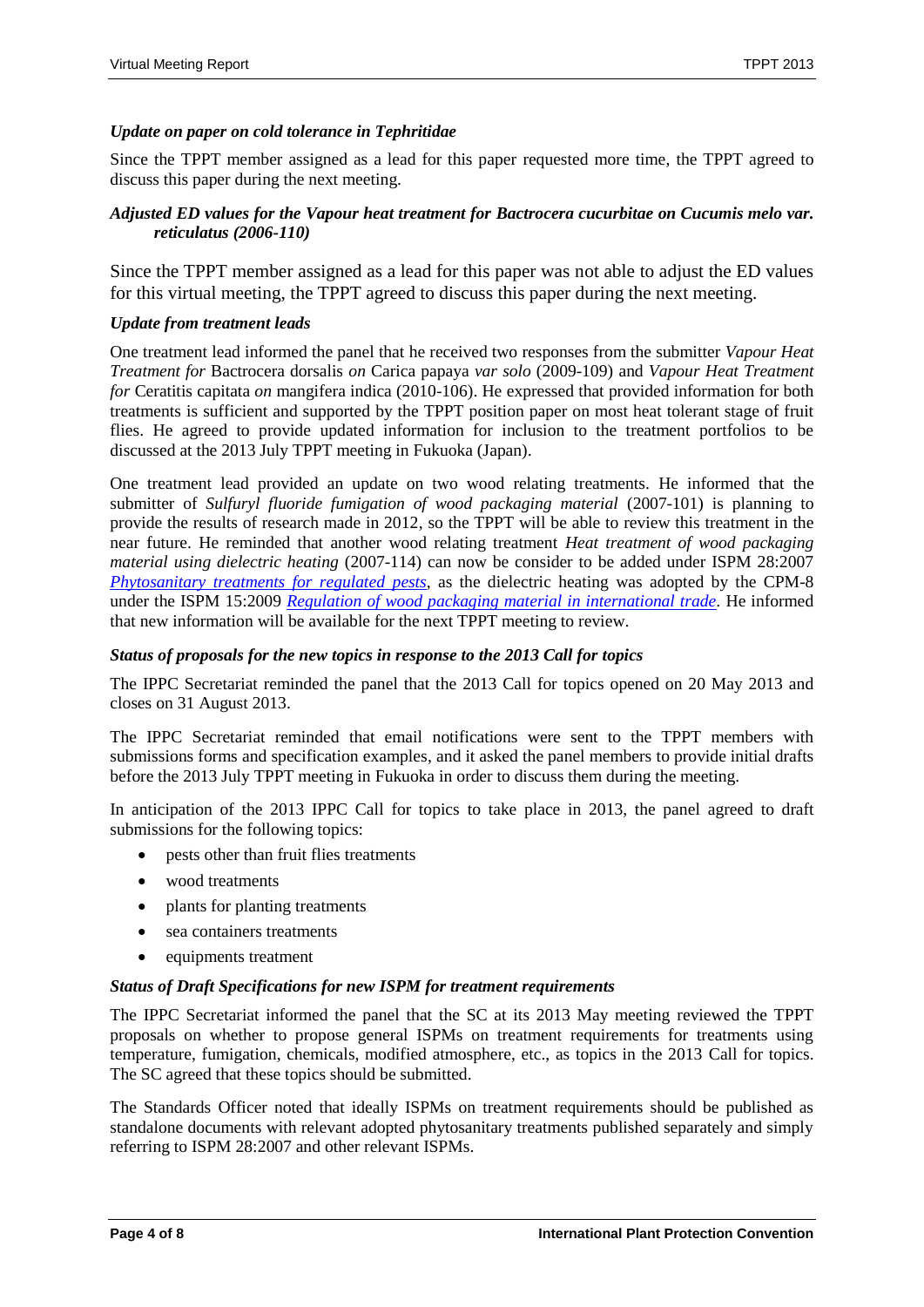The SC agreed that standards are required for various types of treatments and that the TPPT should develop and submit topics for ISPMs on treatment requirements in response to the Call for topics.

The IPPC Secretariat briefly explained the purpose of specifications and what kind of information should be included. One member noted that it would be useful to have a guidelines for the development of a specification.

The TPPT assigned the leads and agreed to provide draft submission forms and specifications for the 2013 July TPPT meeting to be discussed on the following new ISPMs on treatment requirements:

- revision to ISPM 18:2003 *(Guidelines for the use of irradiation as a phytosanitary measure)*
- temperature treatments
- chemical treatments
- fumigation treatments
- modified atmosphere treatments

The IPPC Secretariat also asked the TPPT to address a concern from one SC member on why separate topics had been proposed for fumigation and chemicals, and the consequent SC request for the TPPT to carefully consider the topics titles prior to their submission. The TPPT noted that requirements for fumigants and contact pesticides would be different. One panel member agreed to draft a TPPT position paper on this issue to be discussed at the 2013 July TPPT meeting in Fukuoka (Japan).

One panel member informed that some available information could be provided to the lead for fumigation submission on requirements for the fumigants and fumigation treatments.

The IPPC Secretariat informed the panel that the SC considered the TPPT proposal on the creation of a database for available treatments, which would allow users to easily search and retrieve treatments by pest, treatment type or commodity. It also reported that some SC members noted that adopted treatments have a very different status than other treatments, and any future database should clearly indicate the two types of treatments. On the other hand, the IPPC Secretariat noted that it should be possible to retrieve all treatments related to a particular subject. IPPC treatments and diagnostic protocols were not accessible on the IPPC phytosanitary resource page, but this will soon be rectified. The IPPC Secretariat reported that one SC member was also concerned about issues of updating this database if it included national or regional treatments (in particular in terms of resources). The SC concluded that the Secretariat should investigate further the creation of a database.

The TPPT noted the SC decision.

#### <span id="page-4-0"></span>**4. Other business**

#### <span id="page-4-1"></span>**4.1 2013 July TPPT meting preparation**

#### <span id="page-4-2"></span>*Provisional Agenda for 2013 July TPPT meeting*

The Secretariat presented a draft agenda for the upcoming TPPT meeting in July 2013 in Fukuoka. The TPPT had no comments or proposed additions to the draft.

#### <span id="page-4-3"></span>*Visa preparation*

The TPPT members confirmed that the organizes in Japan provided all necessary information for VISA application.

#### <span id="page-4-4"></span>*Flight information*

The Secretariat encouraged the panel members to provide their flight information to organizers.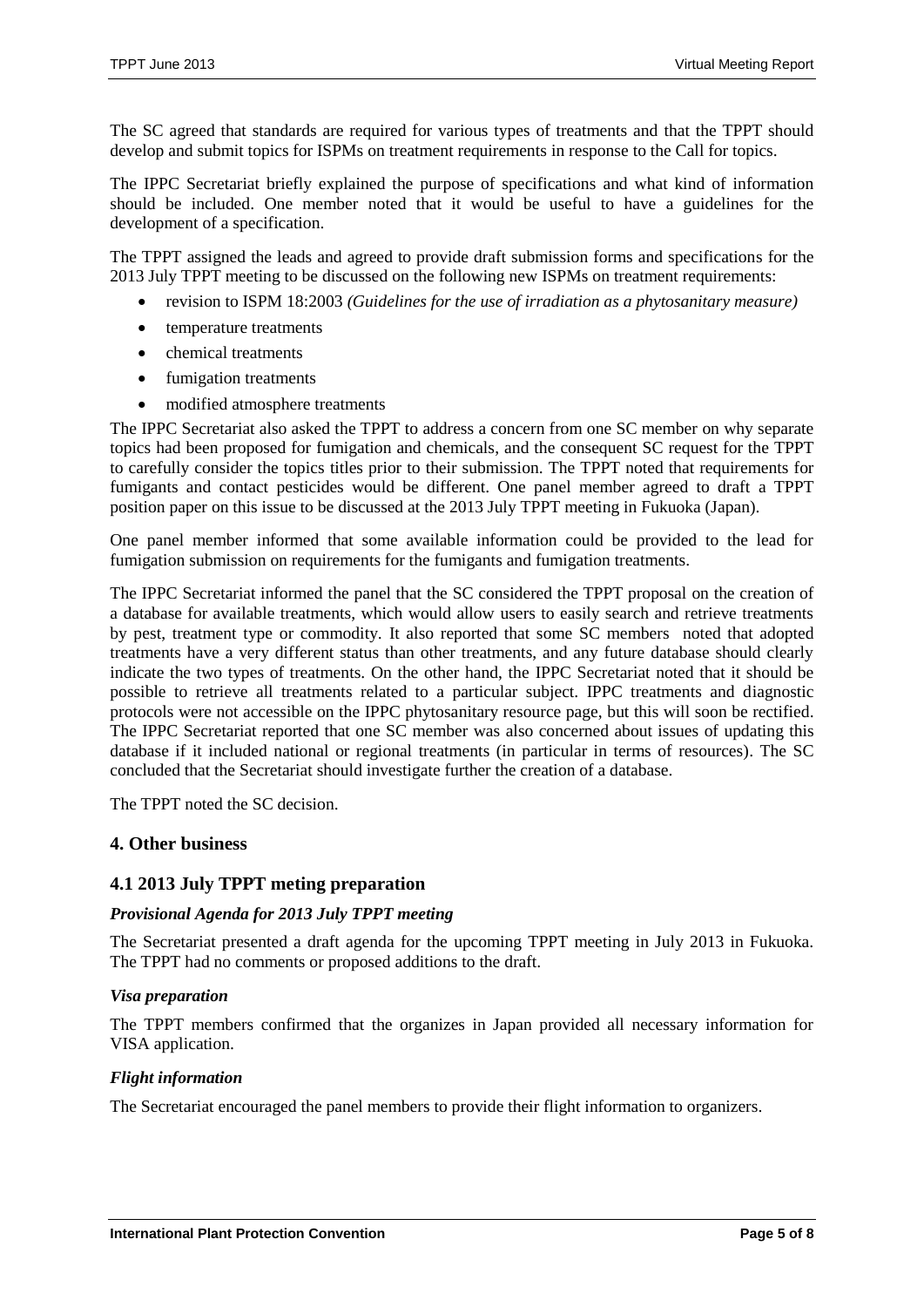# <span id="page-5-0"></span>**4.2 TPPT contact to RPPOs and NPPOs for new submission support**

The Secretariat encouraged the TPPT members to contact their NPPOs to seek support for the new submissions in response to the 2013 Call for topics.

## <span id="page-5-1"></span>**5. Close of the Meeting and Feedback**

The panel agreed to adopt the meeting report via IPP forum. One panel member suggested to have a formal adoption of previous reports during the virtual meeting.

The Secretariat thanked the members for their participation and closed the meeting.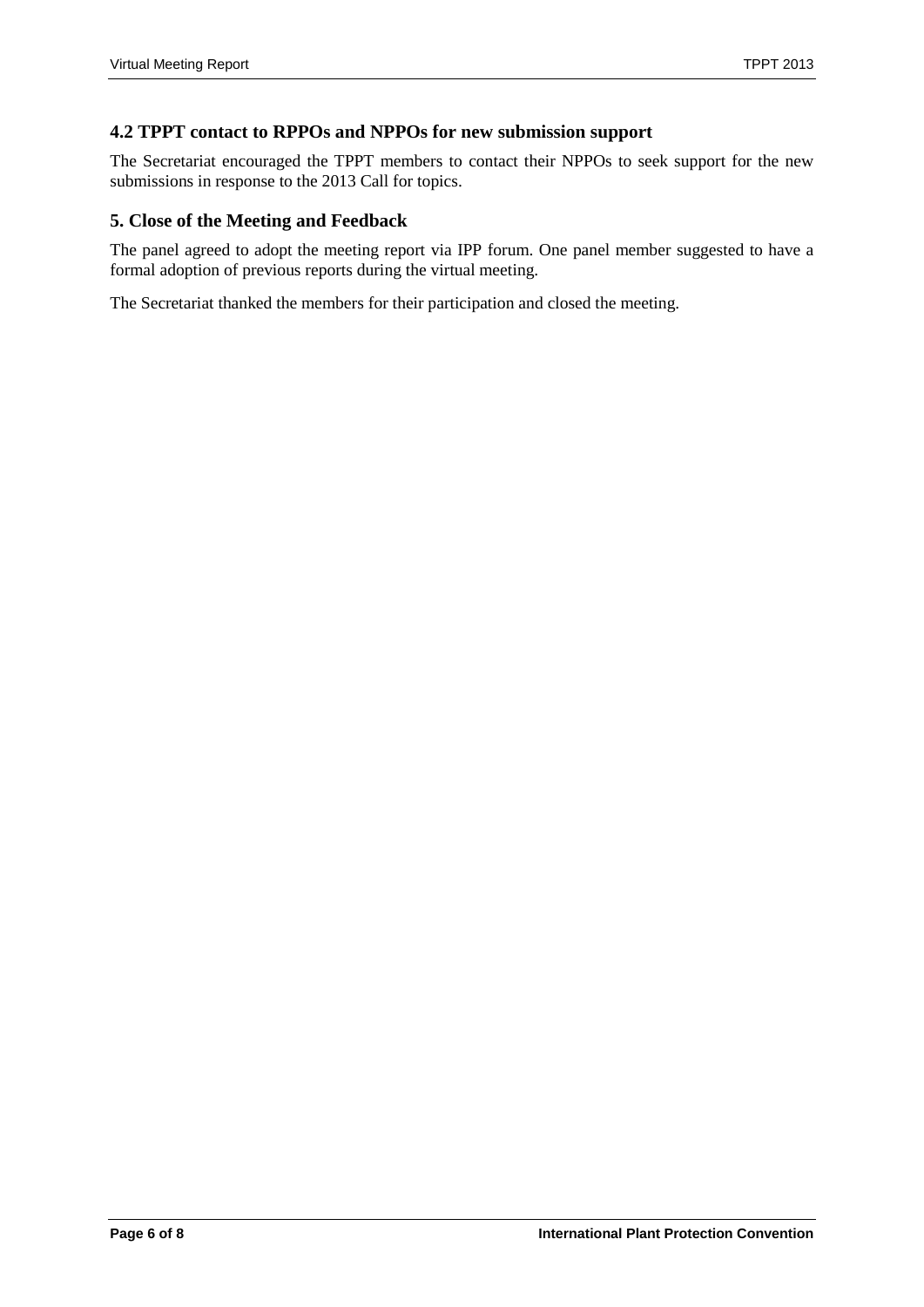# <span id="page-6-0"></span>**Appendix 1: Agenda**

| <b>AGENDA ITEM</b>                                                                                                                                                                                                                                                                                                                                                                                                                                                                                                                           | <b>DOCUMENT NO.</b>                                                                                    | <b>PRESENTER</b>                               |
|----------------------------------------------------------------------------------------------------------------------------------------------------------------------------------------------------------------------------------------------------------------------------------------------------------------------------------------------------------------------------------------------------------------------------------------------------------------------------------------------------------------------------------------------|--------------------------------------------------------------------------------------------------------|------------------------------------------------|
| 1. Opening of the meeting                                                                                                                                                                                                                                                                                                                                                                                                                                                                                                                    |                                                                                                        | <b>SHAMILOV</b>                                |
| Virtual meeting information for Adobe Connect<br>$\bullet$<br>Welcome by the IPPC Secretariat<br><b>Introductions</b><br><b>Election of Rapporteur</b>                                                                                                                                                                                                                                                                                                                                                                                       | 2013_TPPT_Jun_03<br>2013_TPPT_Jun_01<br>2013_TPPT_Jun_02                                               | <b>SHAMILOV</b>                                |
| 2. Update from the Secretariat                                                                                                                                                                                                                                                                                                                                                                                                                                                                                                               |                                                                                                        | Dubon                                          |
| Phytosanitary treatments portfolio                                                                                                                                                                                                                                                                                                                                                                                                                                                                                                           | 2013_TPPT_ Jun _04                                                                                     |                                                |
| 3. TPPT Work Programme<br>Revision to the TPPT position paper on adult<br>emergence after irradiation<br>Update on paper on cold tolerance in Tephritidae<br>Adjusted ED values for the Vapour heat treatment for<br>Bactrocera cucurbitae on Cucumis melo var. reticulatus<br>$(2006-110)$<br>Update from treatment leads<br>Status of proposals for the new topics in response to<br>the 2013 Call for topics<br>Status of Draft Specifications for new ISPM for<br>treatment requirements and election of leads (see SC<br>update email.) | 2013_TPPT_Jun_XX<br>2013_TPPT_ Jun _XX<br>2013_TPPT_Jun_XX<br>2013_TPPT_ Jun _04<br>2013_TPPT_ Jun _04 | Jessup<br>Jessup<br>Ormsby<br>AI<br>all<br>all |
| 4. Other business                                                                                                                                                                                                                                                                                                                                                                                                                                                                                                                            |                                                                                                        | <b>SHAMILOV</b>                                |
| 4.1 2013 July meeting preparation<br>Provisional Agenda for 2013 July TPPT meeting<br>Visa preparation<br>$\bullet$<br>Flight information                                                                                                                                                                                                                                                                                                                                                                                                    | 2013_TPPT_Jun_05                                                                                       | Shamilov                                       |
| 4.2 TPPT contact to RPPOs and NPPOs for new submission<br>support                                                                                                                                                                                                                                                                                                                                                                                                                                                                            |                                                                                                        | Shamilov                                       |
| 5. Close of the meeting and feedback                                                                                                                                                                                                                                                                                                                                                                                                                                                                                                         |                                                                                                        | <b>SHAMILOV</b>                                |